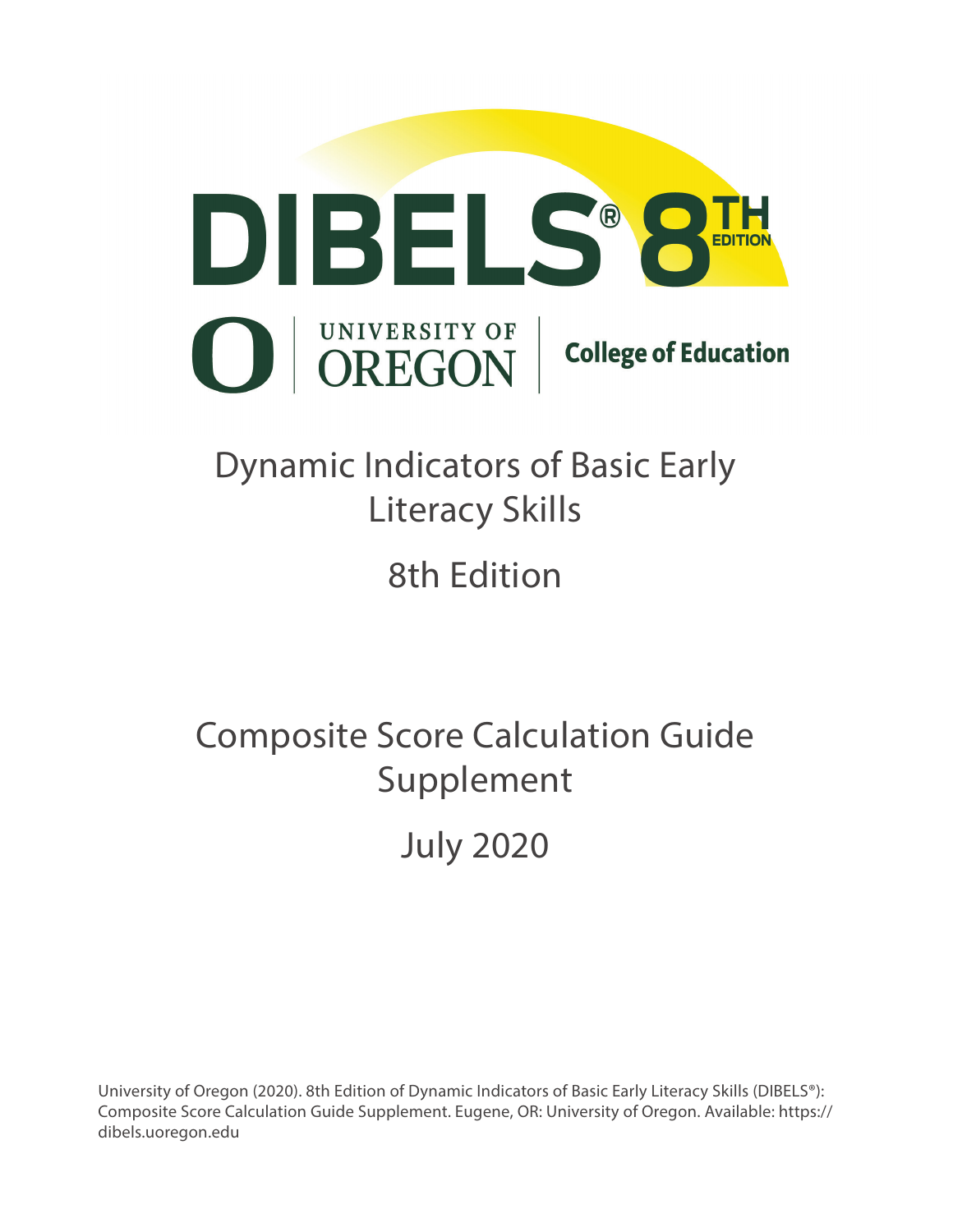## Contributing Authors

Gina Biancarosa, Ed. D. Associate Professor and Ann Swindells Chair in Education Department of Educational Methodology, Policy, and Leadership College of Education, University of Oregon

Patrick C. Kennedy, Ph.D. Research Associate and Director of Data Management and Analysis Group Center on Teaching & Learning College of Education, University of Oregon

Sunhi Park Graduate Research Assistant Fellow Center on Teaching & Learning College of Education, University of Oregon

Janet Otterstedt, M.S. Research Assistant and Project Coordinator Center on Teaching & Learning College of Education, University of Oregon

Brian Gearin, M.Ed. Research Assistant and Project Coordinator Center on Teaching & Learning College of Education, University of Oregon

Christopher Ives Graduate Research Assistant Fellow Center on Teaching & Learning College of Education, University of Oregon

## Contributing Editors

Maureen Warman, M.S. Senior Research Assistant I and DIBELS Data System Manager Center on Teaching & Learning College of Education, University of Oregon

University of Oregon would also like to acknowledge and thank our partner Amplify Education for their work on copy editing and formatting.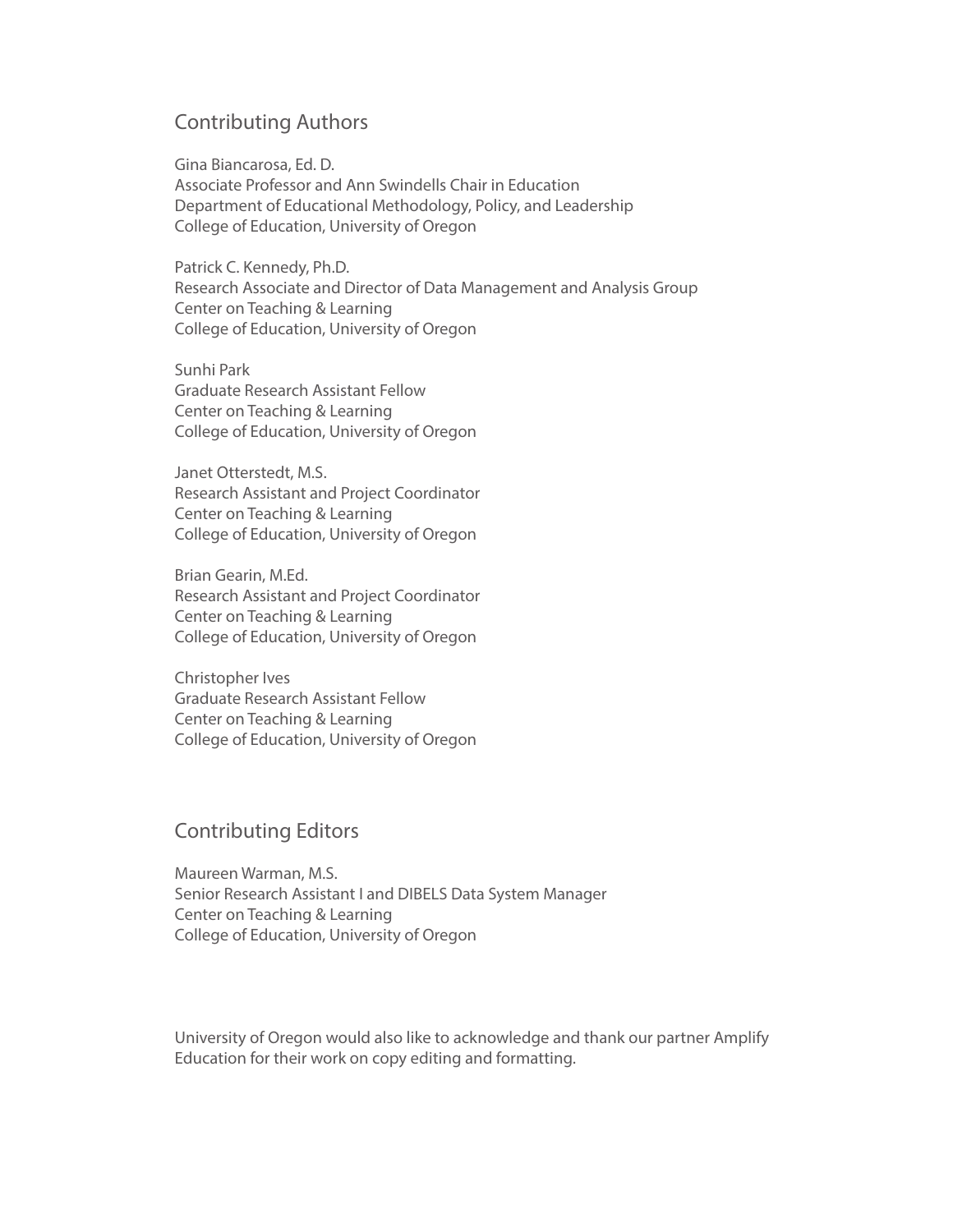# Table of Contents

| Discontinue and Gating Rules Composite Score Calculation 5 |  |
|------------------------------------------------------------|--|
|                                                            |  |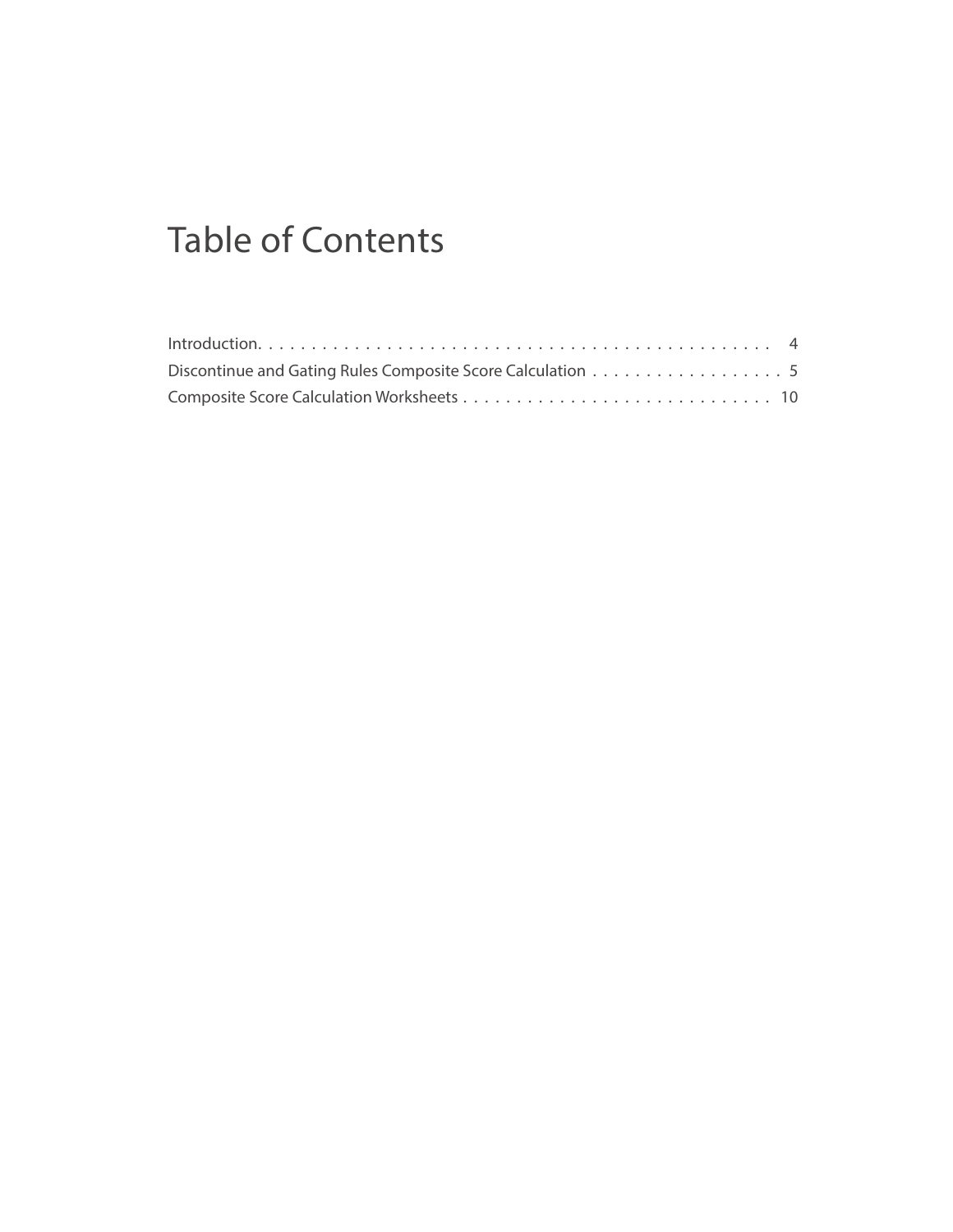## Introduction

This document supplements the DIBELS 8th Edition Administration and Scoring Guide. The Administration and Scoring Guide contains in depth information about the DIBELS 8th Edition Composite Score and includes an Appendix with values for all grades K-8. The Administration and Scoring Guide can be downloaded from the DIBELS Materials page.

This supplement includes special instructions for use when calculating a composite score in cases where discontinue and gating rules are utilized. This guide also includes composite score calculation worksheets that can be used to manually calculate the composite score.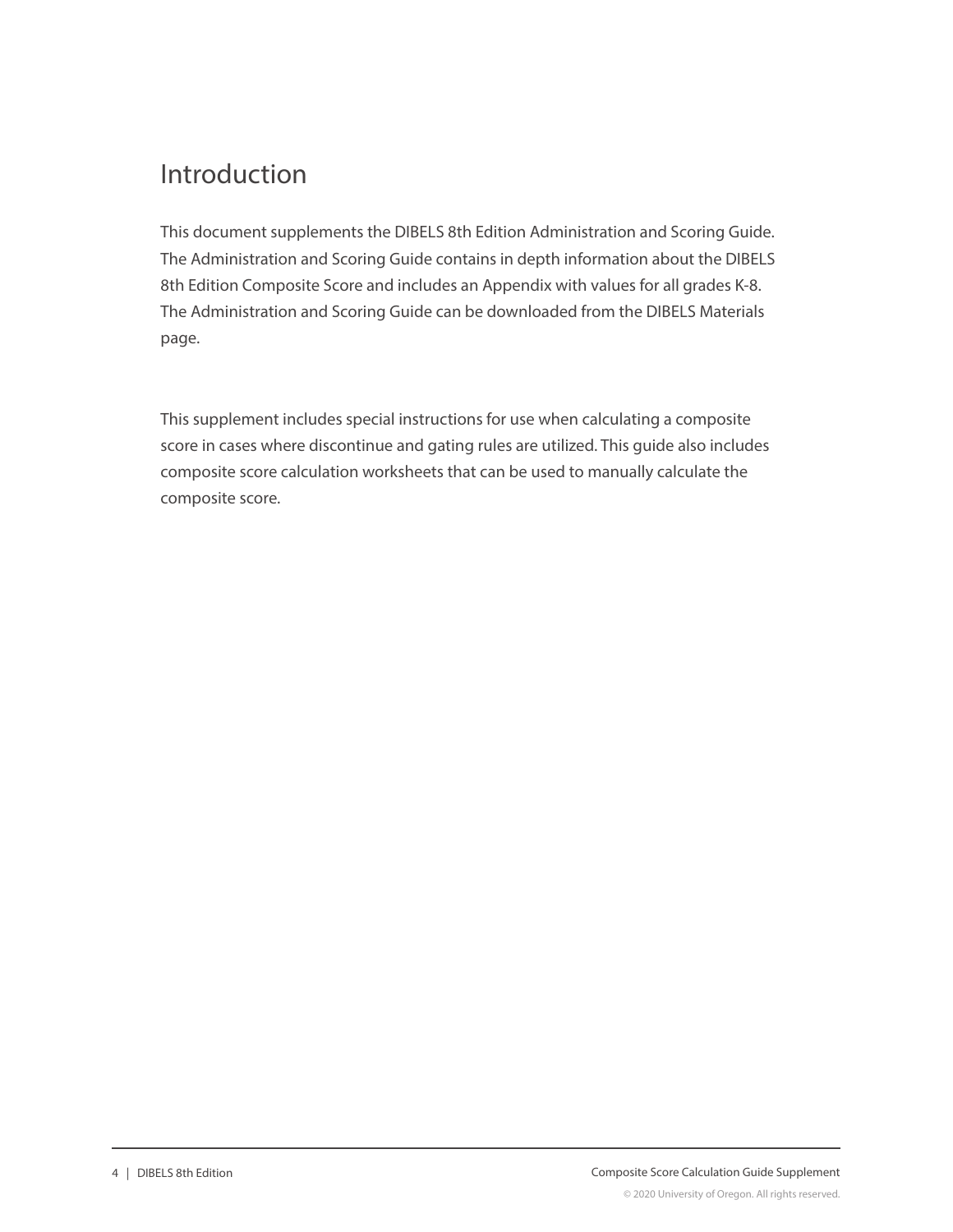# Discontinue and Gating Rules Composite Score Calculation

Special rules apply to calculate the DIBELS 8 composite score when a discontinue or gating rule has been used and a student has not been administered all available subtests for their grade. In these cases a constant is used in place of the missing raw scores. The steps are the same as when calculating a regular composite score with the additional step of substituting a constant for the missing values. Example calculations are provided after the tables on the following pages.

#### Discontinue Rules

There are three discontinue rules that impact calculation of a composite score. In all cases, when a measure is discontinued a score of zero is given for that measure and the remaining measures are not administered.

Grade K: Beginning of Year (BOY) - If PSF is discontinued, do not administer NWF and WRF. Enter zero for PSF. Do not enter scores for the remaining subtests: NWF and WRF.

Grade K: Middle of Year (MOY) - If NWF is discontinued, do not administer WRF. Enter zero for NWF. Do not enter scores for the remaining subtest: WRF.

Grade 1: Beginning of Year (BOY) - If WRF is discontinued, do not administer ORF. Enter zero for WRF. Do not enter scores for the remaining subtest: ORF

#### Gating Rules

There are eight time periods across three grades where a gating rule impacts calculation of a composite score. In these cases, when a measure is not given because a student's scores are in the blue negligible risk category on the specified measures, a constant value can be used to calculate a composite score.

Grade 1: Middle of Year (MOY) and End of Year (EOY) - If the student scores in the blue range on NWF-CLS, then you do not have to administer LNF or PSF. Leave those scores blank if not administered.

Grade 2 and 3: Beginning of Year (BOY), Middle of Year (MOY), and End of Year (EOY) - If the student scores in the blue range on ORF-WRC, then you do not have to administer NWF or WRF. Leave those scores blank if not administered. Always give Maze.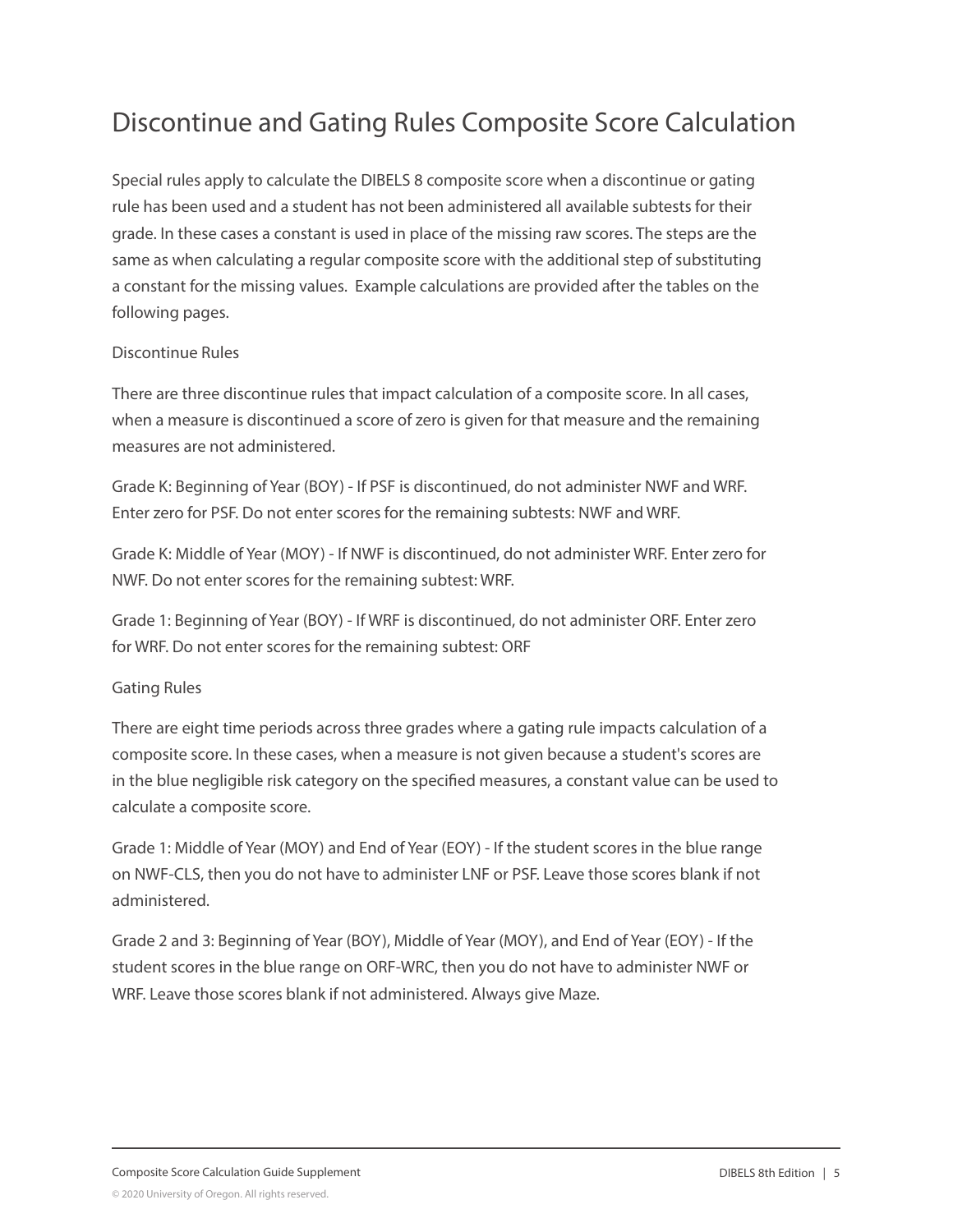Apply the following steps, in order:

 $\overline{\phantom{a}}$ 

1. For each subtest raw score, multiply the student's raw score by the Weight listed in the table on the next page, rounding the result to the 100ths place.

If a student does not have a subtest raw score due to the Discontinue or Gating Rules, use the constant from the table below for the missing subtest scores.

- 2. Sum the resulting weighted scores across all applicable subtests.
- 3. From that sum, subtract the Mean for the appropriate grade from the table on the next page.
- 4. Divide the result by the standard deviation (SD) for the appropriate grade in the table on the next page and round to the 100ths place.
- 5. Multiply the result by 40 and round to the ones place.
- 6. Add the scaling constant corresponding to the grade and season in which the student was tested from the table on the next page. The result is the composite score.

Note that ORF Accuracy should be represented in these calculations as a proportion of words correct (e.g., .99), rather than percent correct (e.g., 99).

|             | Grade        | <b>Time Period</b> | <b>LNF</b> | <b>PSF</b> | <b>NWF</b><br><b>CLS</b> | <b>NWF</b><br><b>WRC</b> | <b>WRF</b>       | <b>ORF</b><br><b>WRC</b> | <b>ORF</b><br>ACC |
|-------------|--------------|--------------------|------------|------------|--------------------------|--------------------------|------------------|--------------------------|-------------------|
|             |              | BOY (fall)         |            |            | $\boldsymbol{0}$         | $\mathbf 0$              | $\mathbf 0$      |                          |                   |
| Discontinue | Kindergarten | MOY (winter)       |            |            |                          |                          | $\boldsymbol{0}$ |                          |                   |
|             | First        | BOY (fall)         |            |            |                          |                          |                  | $\mathbf 0$              | $\,0\,$           |
|             | First        | MOY (winter)       | 66         | 56         |                          |                          |                  |                          |                   |
|             |              | EOY (spring)       | 68         | 60         |                          |                          |                  |                          |                   |
|             |              | BOY (fall)         |            |            | 85                       | 24                       | 49               |                          |                   |
| Gating      | Second       | MOY (winter)       |            |            | 102                      | 35                       | 62               |                          |                   |
|             |              | EOY (spring)       |            |            | 116                      | 38                       | 69               |                          |                   |
|             |              | BOY (fall)         |            |            | 120                      | 33                       | 59               |                          |                   |
|             | Third        | MOY (winter)       |            |            | 137                      | 45                       | 64               |                          |                   |
|             |              | EOY (spring)       |            |            | 140                      | 44                       | 69               |                          |                   |

#### Composite score constants for use when discontinuing or gating benchmarking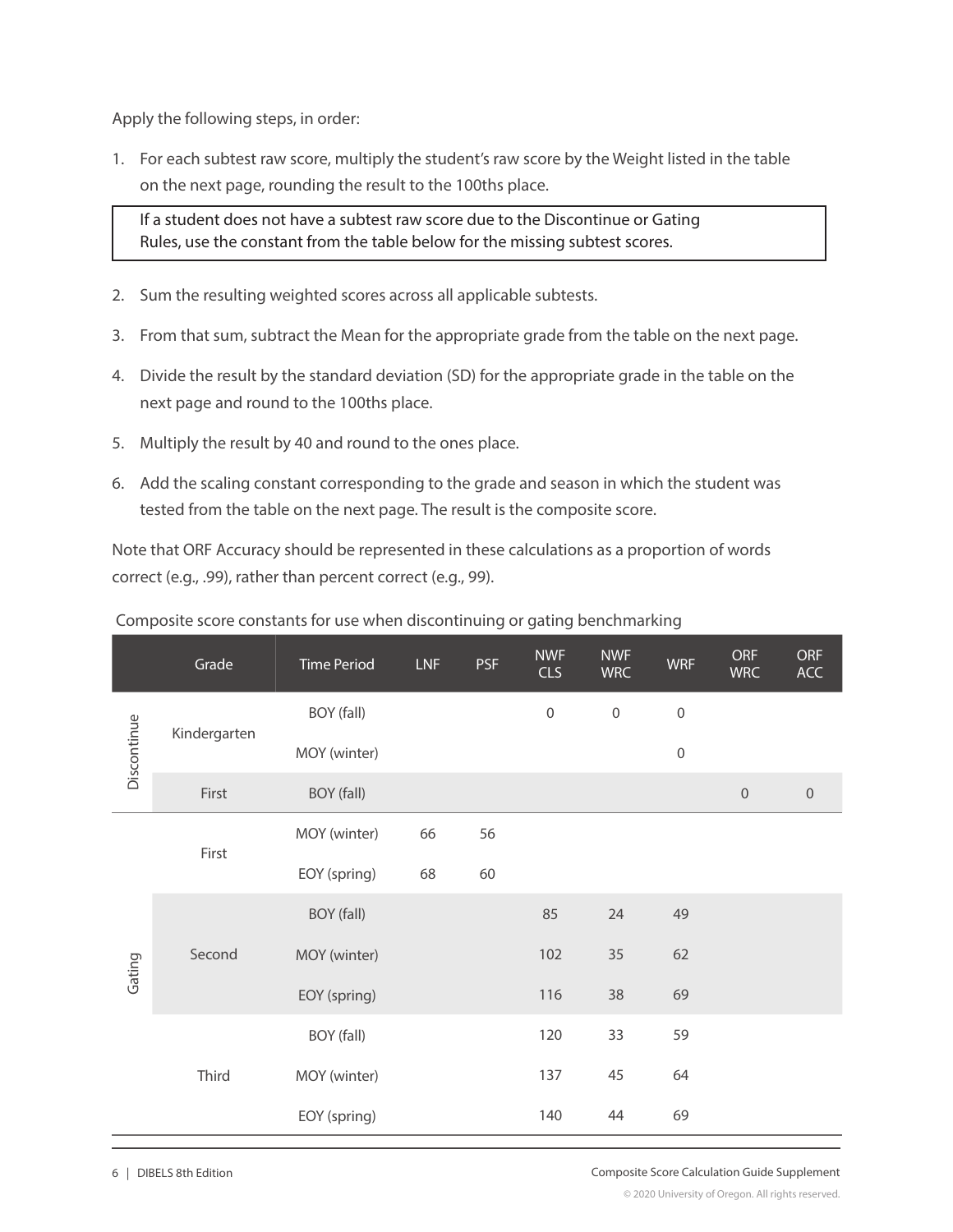## Composite Score Calculation Values K-3

| Grade        | Subtest score | Weight | Mean  | ${\sf SD}$ | Fall<br>constant | Winter<br>constant | Spring<br>constant |
|--------------|---------------|--------|-------|------------|------------------|--------------------|--------------------|
|              | LNF BOY       | 35.44  | 729   | 630        | 289              | 364                | 398                |
|              | LNF MOY/EOY   | 8.86   |       |            |                  |                    |                    |
|              | PSF           | 4.13   |       |            |                  |                    |                    |
| Kindergarten | NWF-CLS       | 14.93  |       |            |                  |                    |                    |
|              | NWF-WRC       | 3.56   |       |            |                  |                    |                    |
|              | WRF           | 5.62   |       |            |                  |                    |                    |
|              | ${\sf LNF}$   | 10.72  | 3371  | 2251       | 360              | 400                | 440                |
|              | <b>PSF</b>    | 2.13   |       |            |                  |                    |                    |
|              | NWF-CLS       | 23.13  |       |            |                  |                    |                    |
| First        | NWF-WRC       | 7.79   |       |            |                  |                    |                    |
|              | WRF           | 13.51  |       |            |                  |                    |                    |
|              | ORF-WRC       | 25.36  |       |            |                  |                    |                    |
|              | ORF-ACC       | 0.25   |       |            |                  |                    |                    |
|              | NWF-CLS       | 32.74  | 7085  | 3811       | 360              | 400                | 440                |
|              | NWF-WRC       | 10.95  |       |            |                  |                    |                    |
| Second       | WRF           | 21.26  |       |            |                  |                    |                    |
|              | ORF-WRC       | 35.36  |       |            |                  |                    |                    |
|              | ORF-ACC       | 0.15   |       |            |                  |                    |                    |
|              | MAZE          | 4.28   |       |            |                  |                    |                    |
|              | NWF-CLS       | 40.02  | 10051 | 4349       | 360              | 400                | 440                |
|              | NWF-WRC       | 11.80  |       |            |                  |                    |                    |
| Third        | <b>WRF</b>    | 19.83  |       |            |                  |                    |                    |
|              | ORF-WRC       | 39.42  |       |            |                  |                    |                    |
|              | ORF-ACC       | 0.09   |       |            |                  |                    |                    |
|              | MAZE          | 4.79   |       |            |                  |                    |                    |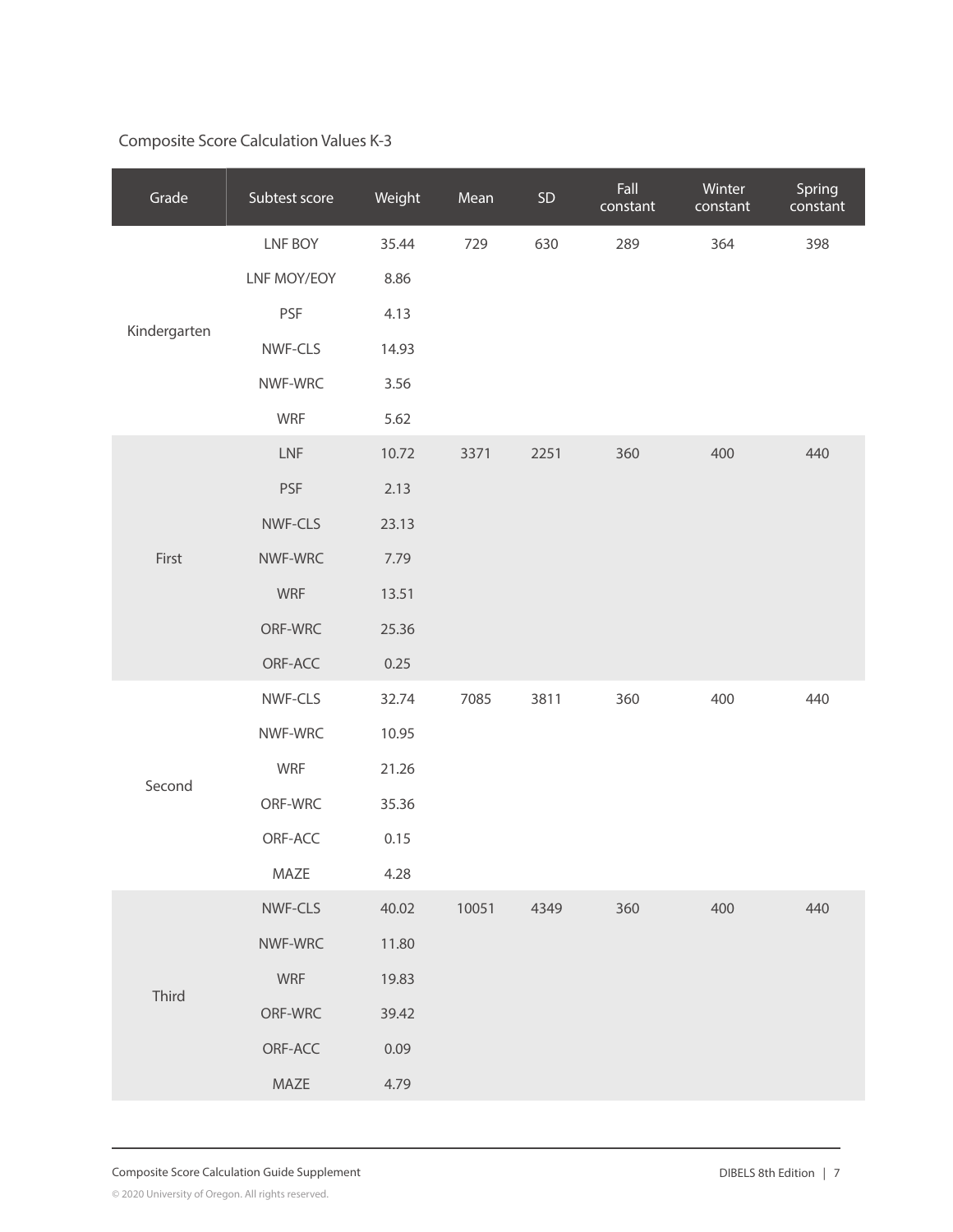## Discontinue Example

For a kindergarten student with Beginning of Year (BOY/fall) DIBELS 8 scores of 10 for LNF, 0 for PSF, and no scores for NWF-CLS, NWF-WRC, or WRF due to the discontinue rule, we would calculate this student's composite score as follows.

Step 1: Multiply each subtest raw score by the corresponding weight listed in the table. Use a zero for the missing subtest/s score/s.

| Subtest score | Raw score      | Weight   | Weight score |
|---------------|----------------|----------|--------------|
| LNF           | 10.00          | $*35.44$ | $= 354.40$   |
| <b>PSF</b>    | 0.00           | $*4.13$  | $= 0.00$     |
| NWF-CLS       | 0              | $*14.93$ | $= 0.00$     |
| NWF-WRC       | $\overline{0}$ | $*3.56$  | $= 0.00$     |
| <b>WRF</b>    | 0              | $*5.62$  | $= 0.00$     |

Step 2: Sum the resulting weighted scores across all applicable subtests:

 $354.40 + 0.00 + 0.00 + 0.00 + 0.00 = 354.40$ 

Step 3: Subtract from that sum the mean of the weighted scores for the appropriate grade:

$$
354.40 - 729 = -374.60
$$

Step 4: Divide that value by the standard deviation for the appropriate grade:

$$
-374.60 / 630 = -0.59
$$

Step 5: Multiply that score by 40 and round to the ones place:

$$
-0.59 * 40 = -24
$$

Step 6: Add the scaling constant corresponding to the season in which the student was tested to obtain the final composite score:

$$
-24 + 289 = 265
$$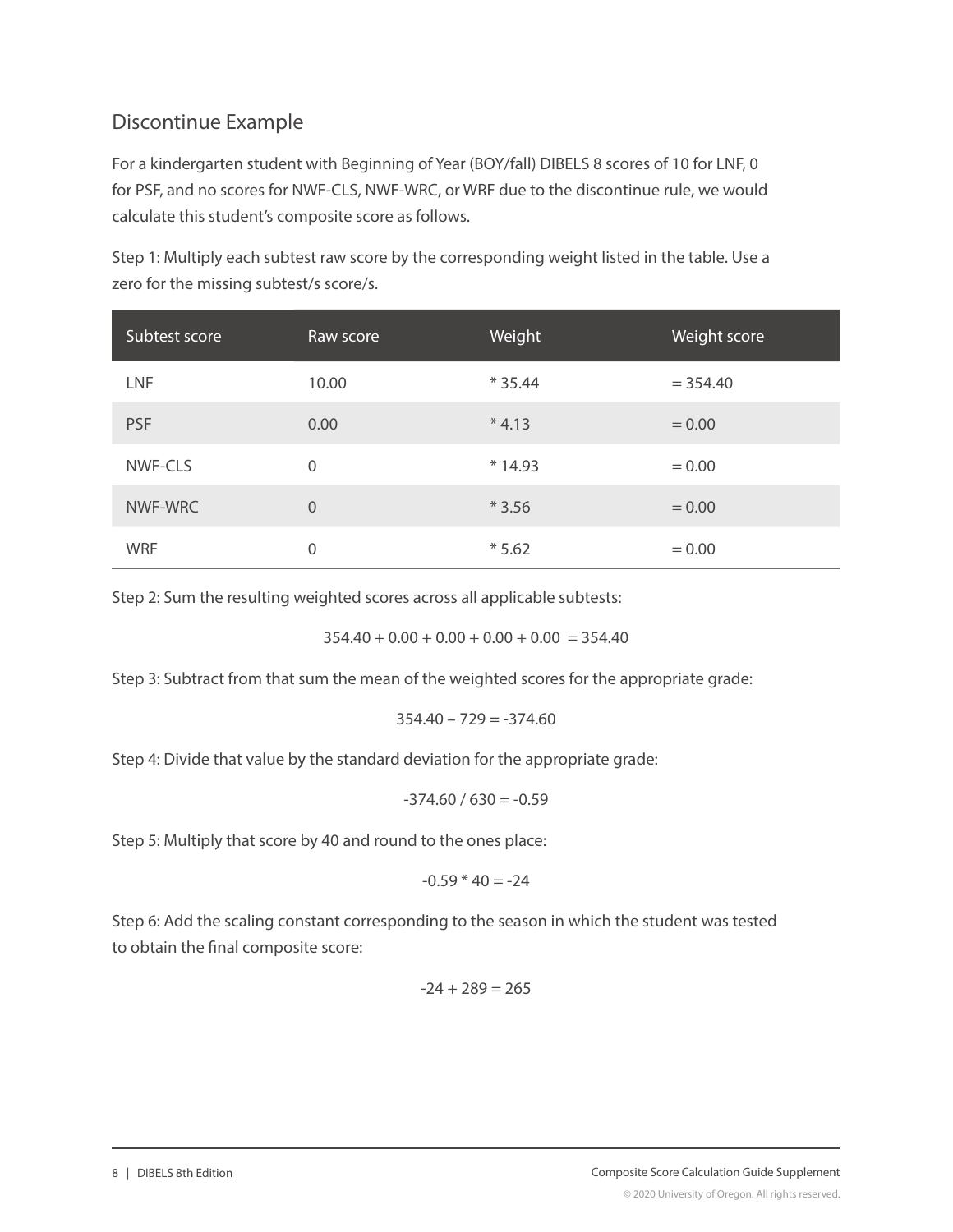## Gating Example

For a second grade student with Beginning of Year (BOY/fall) DIBELS 8 scores of 93 for ORF-WRC, 0.99 (99%) ORF-ACC, 11.5 for Maze Adjusted, and no scores for NWF-CLS, NWF-WRC, or WRF due to the gating rule, we would calculate this student's composite score as follows.

 Step 1: Multiply each subtest raw score by the corresponding weight listed in the table. Use the constant values for the missing subtest/s score/s.

| Subtest score | Raw score | Weight   | Weight score |
|---------------|-----------|----------|--------------|
| NWF-CLS       | 85        | $*32.74$ | $= 2782.90$  |
| NWF-WRC       | 24        | $*10.95$ | $= 262.80$   |
| <b>WRF</b>    | 49        | $*21.26$ | $= 1041.74$  |
| ORF-WRC       | 93.00     | $*35.36$ | $= 3288.48$  |
| ORF-ACC       | 0.99      | $*0.15$  | $= 0.15$     |
| Maze          | 11.50     | $*4.28$  | $= 49.22$    |

Step 2: Sum the resulting weighted scores across all applicable subtests:

 $2782.90 + 262.80 + 1041.74 + 3288.48 + 0.15 + 49.22 = 7425.29$ 

Step 3: Subtract from that sum the mean of the weighted scores for the appropriate grade:

$$
7425.29 - 7085 = 340.29
$$

Step 4: Divide that value by the standard deviation for the appropriate grade:

$$
340.29 / 3811 = 0.09
$$

Step 5: Multiply that score by 40 and round to the ones place:

$$
0.09 * 40 = 4
$$

Step 6: Add the scaling constant corresponding to the season in which the student was tested to obtain the final composite score:

$$
4+360=364
$$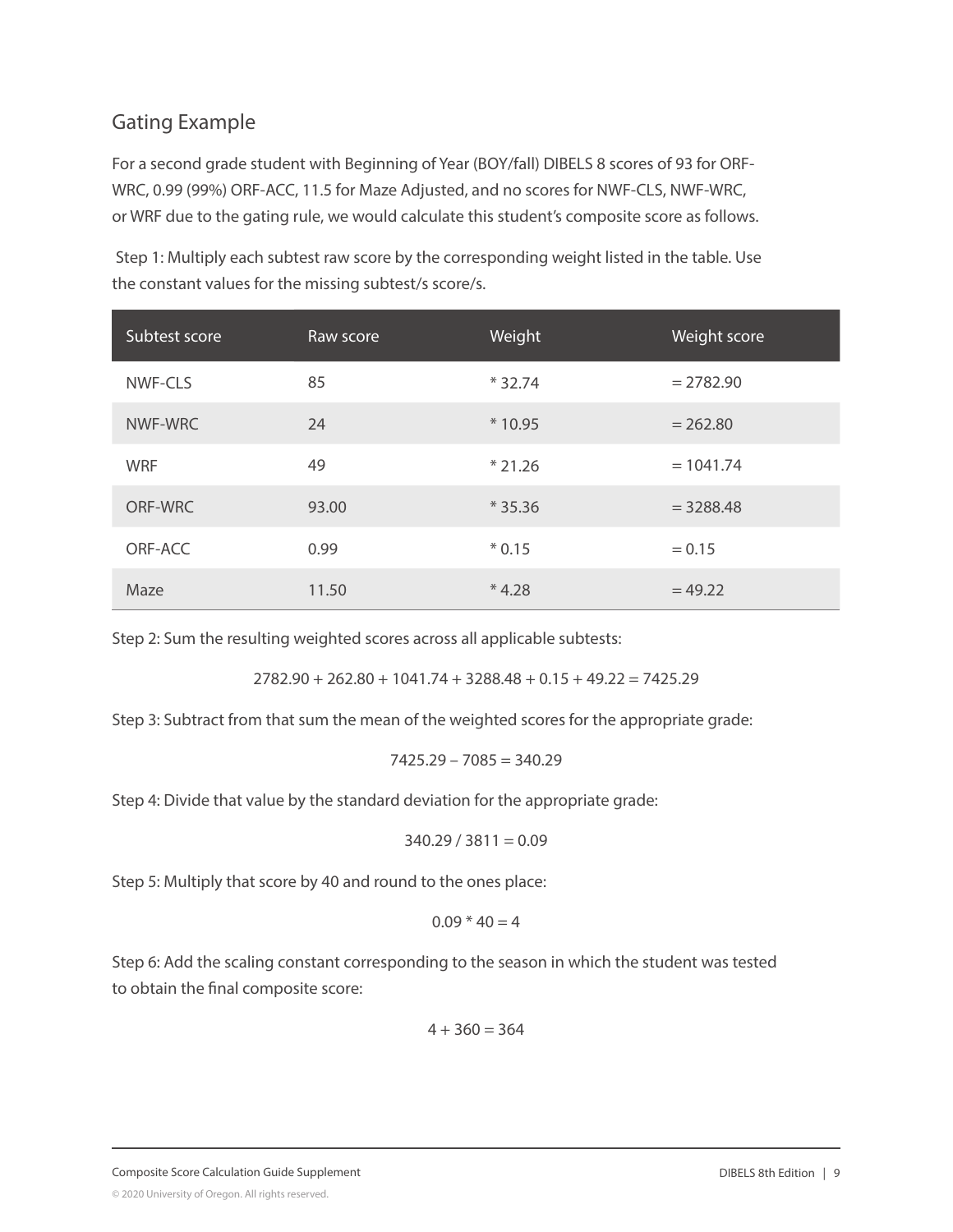# Composite Score Calculation **Worksheets**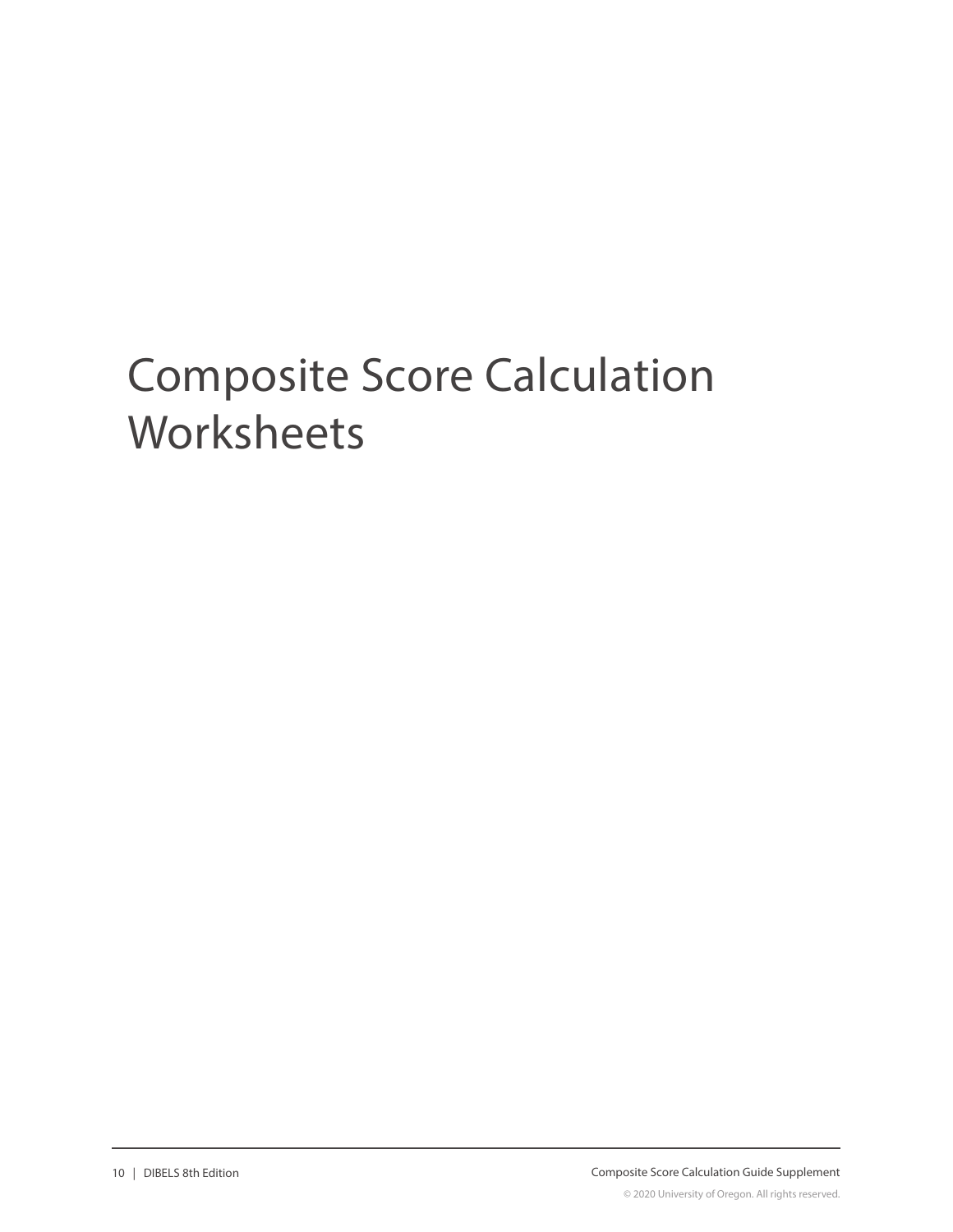## DIBELS 8th Edition Composite Score Calculation Worksheet Kindergarten

| Subtest                                                                                      | Raw score                                    | Weight                                                          | Weighted score                                                                                          |  |
|----------------------------------------------------------------------------------------------|----------------------------------------------|-----------------------------------------------------------------|---------------------------------------------------------------------------------------------------------|--|
| <b>LNF</b>                                                                                   |                                              | x 35.44 if Beginning of year<br>x 8.86 if Middle or End of year | <b>Experience of the Community</b>                                                                      |  |
| <b>PSF</b>                                                                                   | <b>Contract Contract Contract</b>            | $x \, 4.13$                                                     |                                                                                                         |  |
| NWF-CLS                                                                                      |                                              | x 14.93                                                         | $\equiv$ . The contract of the contract of $\sim$                                                       |  |
| NWF-WRC                                                                                      |                                              | x 3.56                                                          | <b>Experience of the Community</b>                                                                      |  |
| <b>WRF</b>                                                                                   |                                              | x 5.62                                                          | <u> 1999 - Johann Barn, mars and de</u>                                                                 |  |
|                                                                                              | Step 2. Sum the weighted scores from Step 1. |                                                                 | $\text{Total} = \begin{array}{c} \begin{array}{c} \text{Total} \\ \text{Total} \end{array} \end{array}$ |  |
| Chain 2. Culative at the measure of the weighted coase from the curse of the weighted coases |                                              |                                                                 |                                                                                                         |  |

#### Step 1. Multiply each subtest raw score by the weight listed.

Step 3. Subtract the mean of the weighted score from the sum of the weighted scores.

\_\_\_\_\_\_\_\_\_\_\_\_\_\_\_\_\_\_\_ - 729 = \_\_\_\_\_\_\_\_\_\_\_\_\_\_\_\_\_\_\_ (Total from Step 2)

Step 4. Divide value from Step 3 by standard deviation.

\_\_\_\_\_\_\_\_\_\_\_\_\_\_\_\_\_\_\_ ÷ 630 = \_\_\_\_\_\_\_\_\_\_\_\_\_\_\_\_\_\_\_ (Value from Step 3)

Step 5. Multiply value from Step 4 by 40 and round to the ones place.

 $x = x + 40 =$  (round to ones place) (Value from Step 4)

Step 6. Add the scaling constant for the season in which the student was tested to obtain the final composite score.

Constants: Fall/Beginning = 289, Winter/Middle = 364, Spring/End = 398.

| (Value from Step 5) | (constant) | (final composite score) |
|---------------------|------------|-------------------------|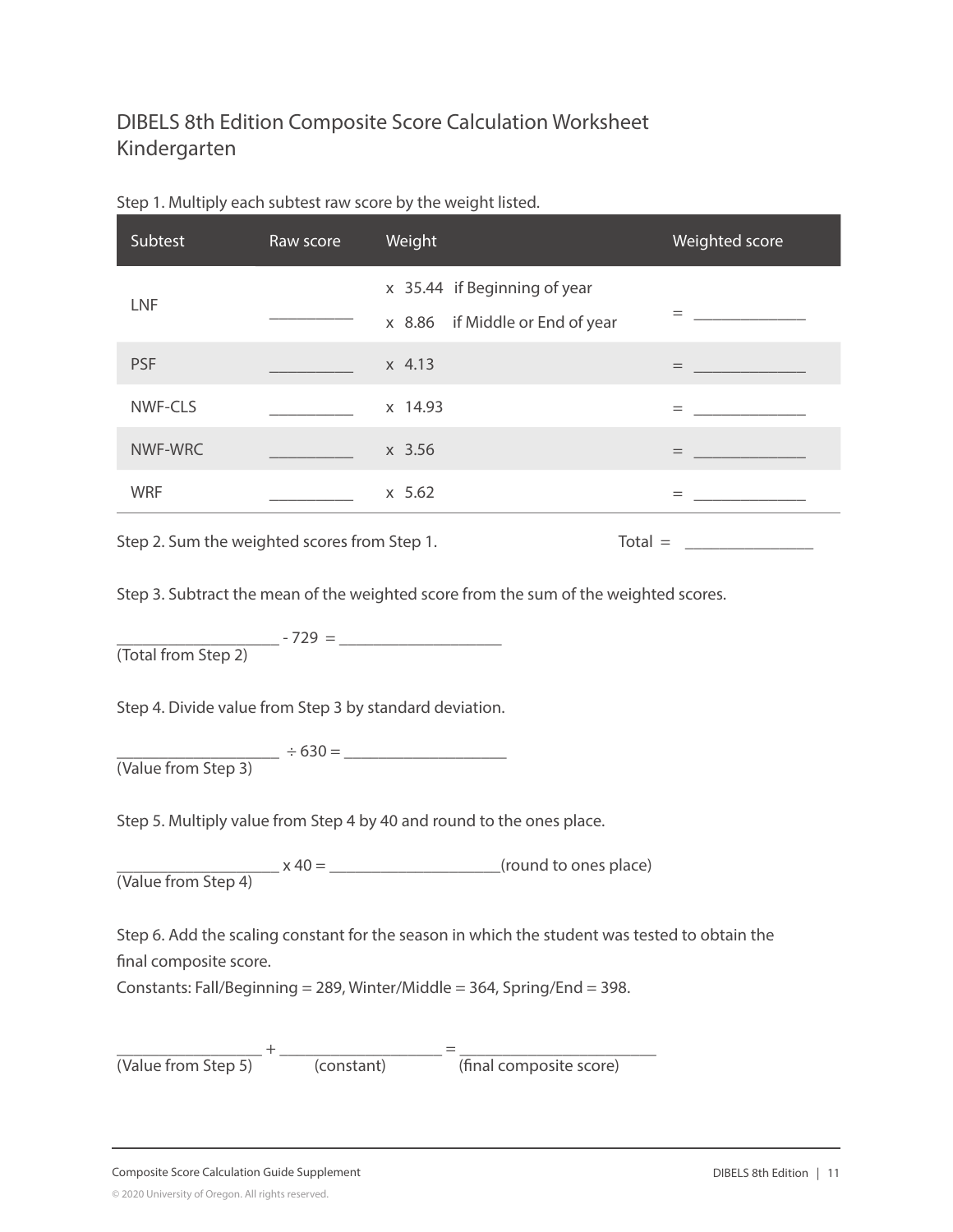## DIBELS 8th Edition Composite Score Calculation Worksheet First Grade

| Subtest                                      | Raw score                                                                                                            | Weight     | Weighted score                                                                                                                                                                                                                                                                                                                                                                                                                               |
|----------------------------------------------|----------------------------------------------------------------------------------------------------------------------|------------|----------------------------------------------------------------------------------------------------------------------------------------------------------------------------------------------------------------------------------------------------------------------------------------------------------------------------------------------------------------------------------------------------------------------------------------------|
| <b>LNF</b>                                   | ________________                                                                                                     | x 10.72    | = <u>______________</u>                                                                                                                                                                                                                                                                                                                                                                                                                      |
| <b>PSF</b>                                   |                                                                                                                      | $x \ 2.13$ | $=$<br><u> 1989 - Jan James James Barnett, fransk politik (d. 1989)</u>                                                                                                                                                                                                                                                                                                                                                                      |
| NWF-CLS                                      | the control of the control of the                                                                                    | $x$ 23.13  |                                                                                                                                                                                                                                                                                                                                                                                                                                              |
| NWF-WRC                                      | <u> 1999 - Jan Jawa Barat, prima prima prima prima prima prima prima prima prima prima prima prima prima prima p</u> | x 7.79     |                                                                                                                                                                                                                                                                                                                                                                                                                                              |
| <b>WRF</b>                                   |                                                                                                                      | x 13.51    | <b>Experience and Service</b>                                                                                                                                                                                                                                                                                                                                                                                                                |
| ORF-WRC                                      |                                                                                                                      | x 25.36    | <b>Experience of the Company</b>                                                                                                                                                                                                                                                                                                                                                                                                             |
| ORF-ACC                                      |                                                                                                                      | $x$ 0.25   | $=$                                                                                                                                                                                                                                                                                                                                                                                                                                          |
| Step 2. Sum the weighted scores from Step 1. |                                                                                                                      |            | $\text{Total} = \begin{tabular}{c} \textbf{1} & \textbf{2} & \textbf{3} \\ \hline \textbf{2} & \textbf{3} & \textbf{1} \\ \textbf{3} & \textbf{1} & \textbf{1} \\ \textbf{4} & \textbf{1} & \textbf{1} \\ \textbf{5} & \textbf{1} & \textbf{1} \\ \textbf{2} & \textbf{1} & \textbf{1} \\ \textbf{3} & \textbf{1} & \textbf{1} \\ \textbf{4} & \textbf{1} & \textbf{1} \\ \textbf{5} & \textbf{1} & \textbf{1} \\ \textbf{6} & \textbf{1} &$ |

#### Step 1. Multiply each subtest raw score by the weight listed.

Step 3. Subtract the mean of the weighted score from the sum of the weighted scores.

\_\_\_\_\_\_\_\_\_\_\_\_\_\_\_\_\_\_\_ - 3371 = \_\_\_\_\_\_\_\_\_\_\_\_\_\_\_\_\_\_\_ (Total from Step 2)

Step 4. Divide value from Step 3 by standard deviation.

\_\_\_\_\_\_\_\_\_\_\_\_\_\_\_\_\_\_\_ ÷ 2251 = \_\_\_\_\_\_\_\_\_\_\_\_\_\_\_\_\_\_\_ (Value from Step 3)

Step 5. Multiply value from Step 4 by 40 and round to the ones place.

\_\_\_\_\_\_\_\_\_\_\_\_\_\_\_\_\_\_\_ x 40 = \_\_\_\_\_\_\_\_\_\_\_\_\_\_\_\_\_\_\_\_(round to ones place) (Value from Step 4)

Step 6. Add the scaling constant for the season in which the student was tested to obtain the final composite score.

Constants: Fall/Beginning = 360, Winter/Middle = 400, Spring/End = 440.

| (Value from Step 5) | (constant) | (final composite score) |
|---------------------|------------|-------------------------|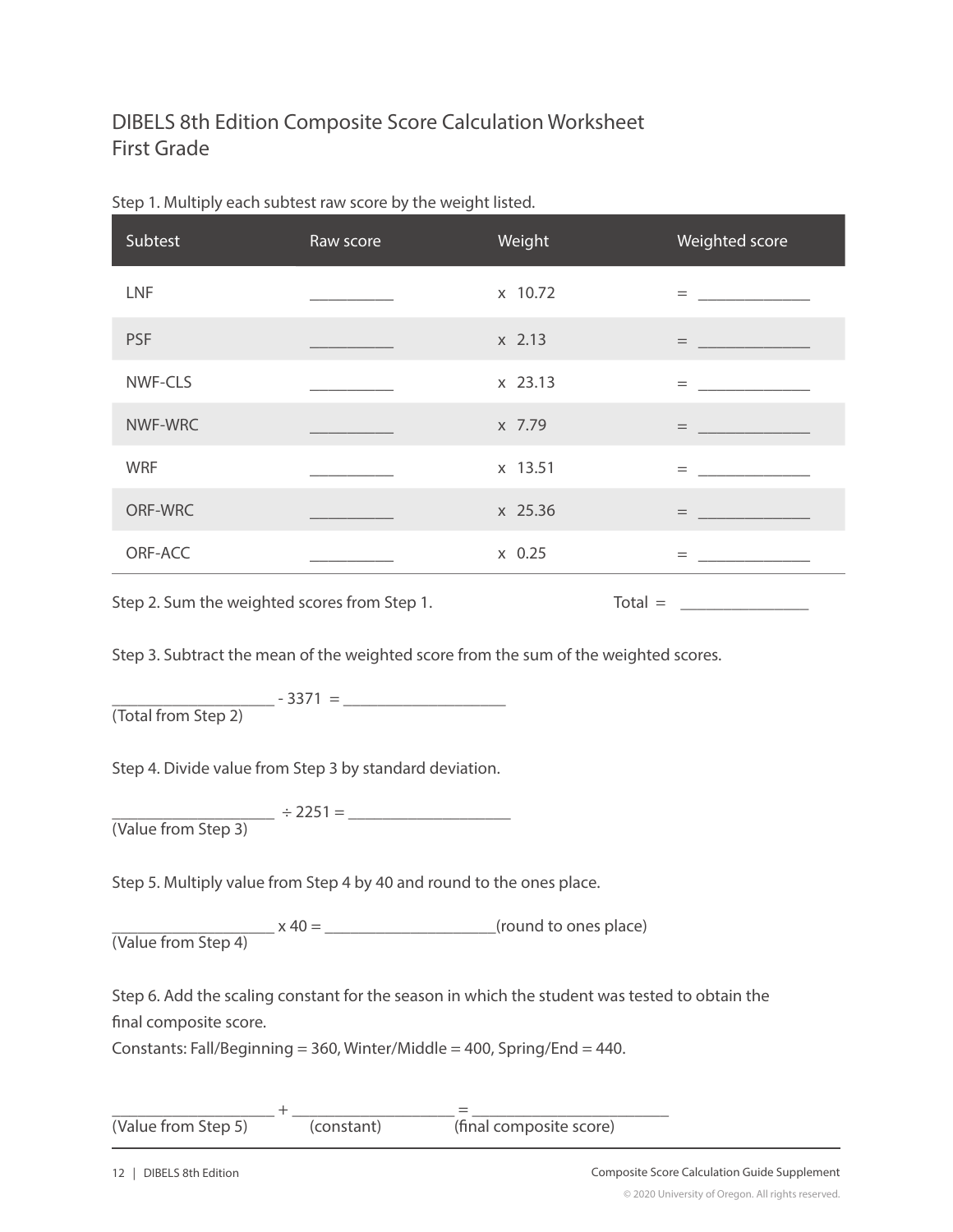## DIBELS 8th Edition Composite Score Calculation Worksheet Second Grade

| Subtest                                    | Raw score                                                                                                             | Weight              | Weighted score                                                                                      |
|--------------------------------------------|-----------------------------------------------------------------------------------------------------------------------|---------------------|-----------------------------------------------------------------------------------------------------|
| NWF-CLS                                    | <u> 1990 - Johann Barnett, fransk politiker</u>                                                                       | x 32.74             | = <u>_ _ _ _ _ _</u>                                                                                |
| NWF-WRC                                    | <u> 1999 - Johann Barn, mars and de Branch Barn, mars and de Branch Barn, mars and de Branch Barn, mars and de Br</u> | x 10.95             | $\qquad \qquad \equiv \qquad \qquad \equiv \qquad \qquad \equiv \qquad \qquad \equiv \qquad \qquad$ |
| <b>WRF</b>                                 |                                                                                                                       | x 21.26             | <b>Experience of the Community</b>                                                                  |
| ORF-WRC                                    |                                                                                                                       | x 35.36             | $=$                                                                                                 |
| ORF-ACC                                    |                                                                                                                       | x 0.15              | <b>Experience of the Community</b>                                                                  |
| Maze                                       |                                                                                                                       | x 4.28              | $=$                                                                                                 |
| Stan 2 Sum the waighted scores from Stan 1 |                                                                                                                       | $T \cap f \cap I -$ |                                                                                                     |

#### Step 1. Multiply each subtest raw score by the weight listed.

Step 2. Sum the weighted scores from Step 1.

Step 3. Subtract the mean of the weighted score from the sum of the weighted scores.

\_\_\_\_\_\_\_\_\_\_\_\_\_\_\_\_\_\_\_ - 7085 = \_\_\_\_\_\_\_\_\_\_\_\_\_\_\_\_\_\_\_ (Total from Step 2)

Step 4. Divide value from Step 3 by standard deviation.

\_\_\_\_\_\_\_\_\_\_\_\_\_\_\_\_\_\_\_ ÷ 3811 = \_\_\_\_\_\_\_\_\_\_\_\_\_\_\_\_\_\_\_ (Value from Step 3)

Step 5. Multiply value from Step 4 by 40 and round to the ones place.

\_\_\_\_\_\_\_\_\_\_\_\_\_\_\_\_\_\_\_ x 40 = \_\_\_\_\_\_\_\_\_\_\_\_\_\_\_\_\_\_\_\_(round to ones place) (Value from Step 4)

Step 6. Add the scaling constant for the season in which the student was tested to obtain the final composite score.

Constants: Fall/Beginning = 360, Winter/Middle = 400, Spring/End = 440.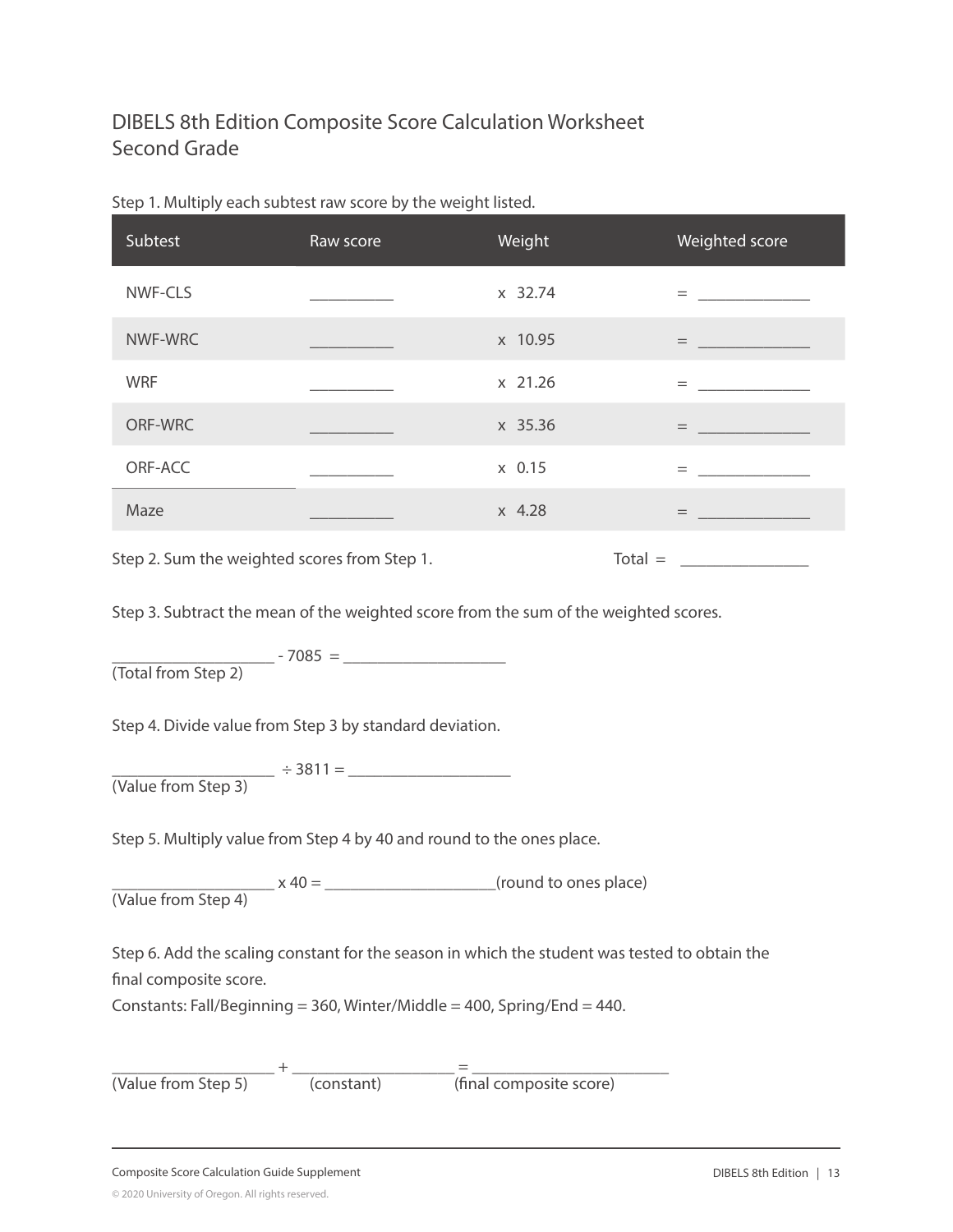## DIBELS 8th Edition Composite Score Calculation Worksheet Third Grade

| Subtest    | Raw score                     | Weight  | Weighted score                     |
|------------|-------------------------------|---------|------------------------------------|
| NWF-CLS    | the control of the control of | x 40.02 | $=$                                |
| NWF-WRC    |                               | x 11.80 | <b>Experience of the Community</b> |
| <b>WRF</b> |                               | x 19.83 | $=$                                |
| ORF-WRC    |                               | x 39.42 | $=$                                |
| ORF-ACC    |                               | x 0.09  | $=$                                |
| Maze       |                               | x 4.79  | $=$                                |
|            |                               |         |                                    |

#### Step 1. Multiply each subtest raw score by the weight listed.

Step 2. Sum the weighted scores from Step 1.  $\blacksquare$  Total =  $\blacksquare$ 

Step 3. Subtract the mean of the weighted score from the sum of the weighted scores.

\_\_\_\_\_\_\_\_\_\_\_\_\_\_\_\_\_\_\_ - 10051 = \_\_\_\_\_\_\_\_\_\_\_\_\_\_\_\_\_\_\_ (Total from Step 2)

Step 4. Divide value from Step 3 by standard deviation.

\_\_\_\_\_\_\_\_\_\_\_\_\_\_\_\_\_\_\_ ÷ 4349 = \_\_\_\_\_\_\_\_\_\_\_\_\_\_\_\_\_\_\_ (Value from Step 3)

Step 5. Multiply value from Step 4 by 40 and round to the ones place.

\_\_\_\_\_\_\_\_\_\_\_\_\_\_\_\_\_\_\_ x 40 = \_\_\_\_\_\_\_\_\_\_\_\_\_\_\_\_\_\_\_\_(round to ones place) (Value from Step 4)

Step 6. Add the scaling constant for the season in which the student was tested to obtain the final composite score.

Constants: Fall/Beginning = 360, Winter/Middle = 400, Spring/End = 440.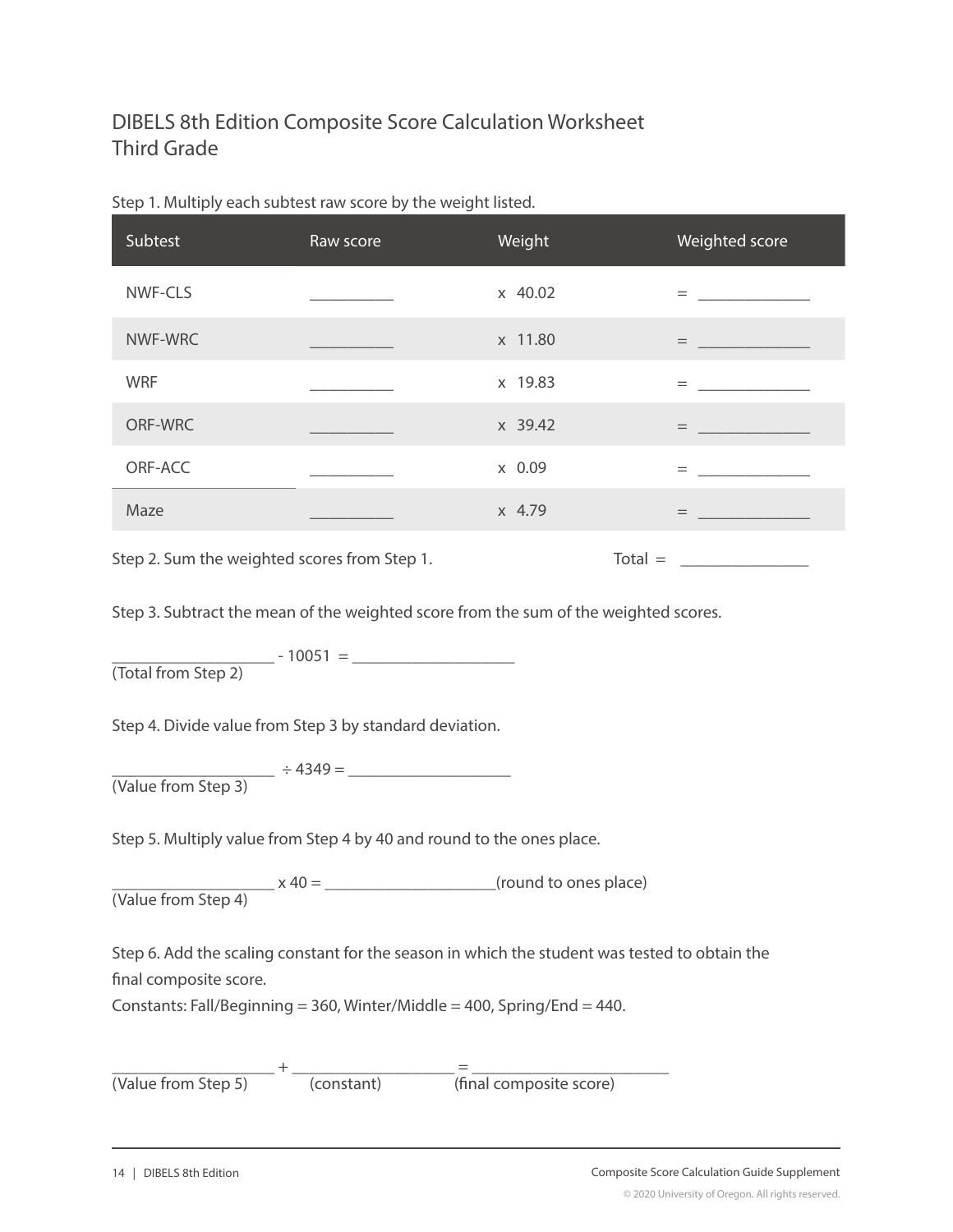## DIBELS 8th Edition Composite Score Calculation Worksheet Fourth Grade

#### Step 1. Multiply each subtest raw score by the weight listed.

| Subtest | Raw score | Weight       | Weighted score                |
|---------|-----------|--------------|-------------------------------|
| ORF-WRC |           | $x \, 36.42$ | -                             |
| ORF-ACC |           | x 0.06       | $=$                           |
| Maze    |           | x 6.29       | $\overline{\phantom{a}}$<br>- |

Step 2. Sum the weighted scores from Step 1. Total = \_\_\_\_\_\_\_\_\_\_\_\_\_\_\_\_\_\_\_\_\_\_\_\_\_\_\_

Step 3. Subtract the mean of the weighted score from the sum of the weighted scores.

\_\_\_\_\_\_\_\_\_\_\_\_\_\_\_\_\_\_\_ - 4563 = \_\_\_\_\_\_\_\_\_\_\_\_\_\_\_\_\_\_\_ (Total from Step 2)

Step 4. Divide value from Step 3 by standard deviation.

\_\_\_\_\_\_\_\_\_\_\_\_\_\_\_\_\_\_\_ ÷ 1771 = \_\_\_\_\_\_\_\_\_\_\_\_\_\_\_\_\_\_\_ (Value from Step 3)

Step 5. Multiply value from Step 4 by 40 and round to the ones place.

\_\_\_\_\_\_\_\_\_\_\_\_\_\_\_\_\_\_\_ x 40 = \_\_\_\_\_\_\_\_\_\_\_\_\_\_\_\_\_\_\_\_(round to ones place) (Value from Step 4)

Step 6. Add the scaling constant for the season in which the student was tested to obtain the final composite score.

Constants: Fall/Beginning = 360, Winter/Middle = 400, Spring/End = 440.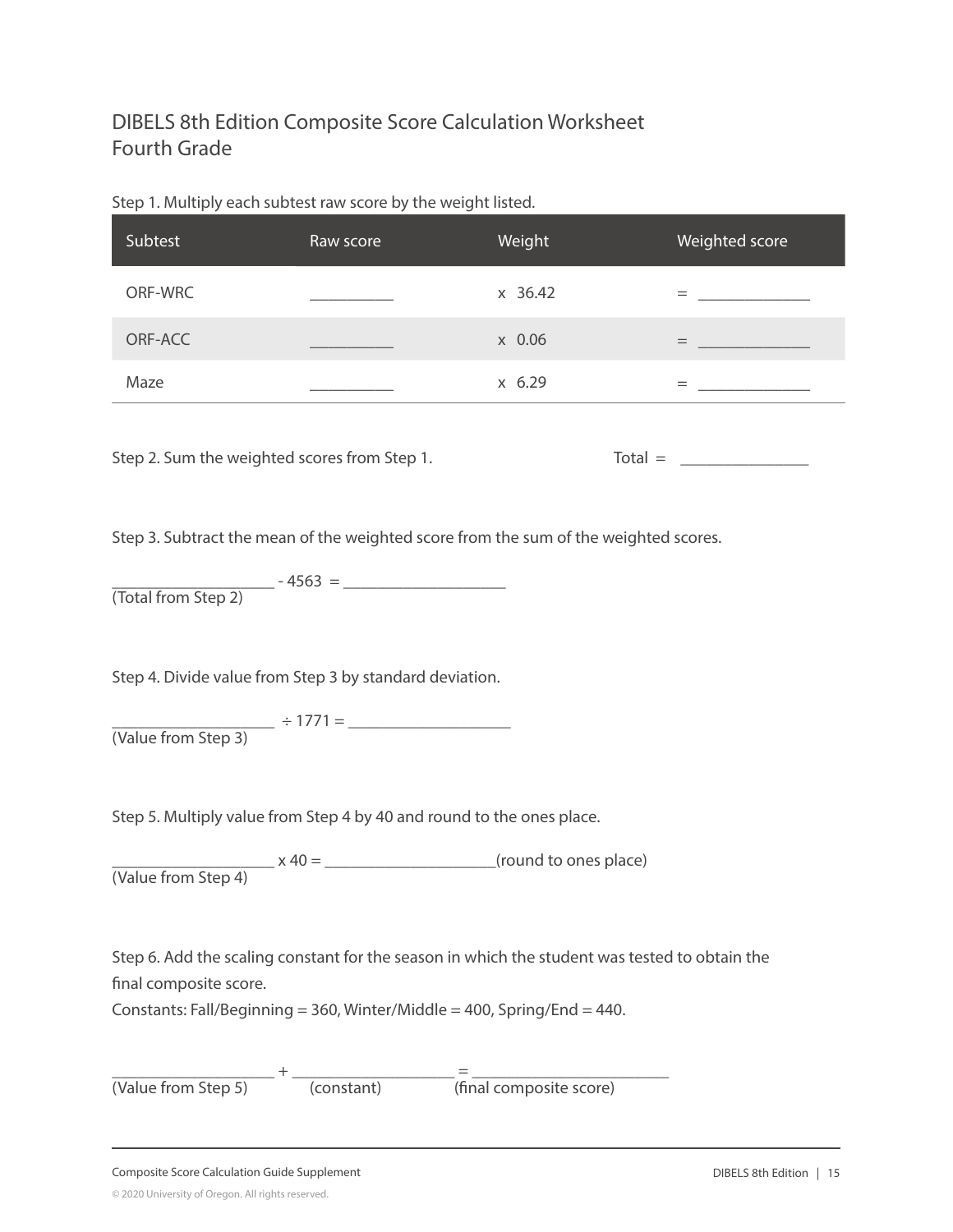## DIBELS 8th Edition Composite Score Calculation Worksheet Fifth Grade

#### Step 1. Multiply each subtest raw score by the weight listed.

| Subtest | Raw score | Weight  | Weighted score |
|---------|-----------|---------|----------------|
| ORF-WRC |           | x 31.12 | $=$            |
| ORF-ACC |           | x 0.03  | –              |
| Maze    |           | x 4.58  | _              |

Step 2. Sum the weighted scores from Step 1. Total  $=$  Total  $=$  Total  $=$  Total  $=$  Total  $=$  Total  $=$  Total  $=$  Total  $=$  Total  $=$  Total  $=$  Total  $=$  Total  $=$  Total  $=$  Total  $=$  Total  $=$  Total  $=$  Total  $=$  Total

Step 3. Subtract the mean of the weighted score from the sum of the weighted scores.

\_\_\_\_\_\_\_\_\_\_\_\_\_\_\_\_\_\_\_ - 4085 = \_\_\_\_\_\_\_\_\_\_\_\_\_\_\_\_\_\_\_ (Total from Step 2)

Step 4. Divide value from Step 3 by standard deviation.

\_\_\_\_\_\_\_\_\_\_\_\_\_\_\_\_\_\_\_ ÷ 1299 = \_\_\_\_\_\_\_\_\_\_\_\_\_\_\_\_\_\_\_ (Value from Step 3)

Step 5. Multiply value from Step 4 by 40 and round to the ones place.

\_\_\_\_\_\_\_\_\_\_\_\_\_\_\_\_\_\_\_ x 40 = \_\_\_\_\_\_\_\_\_\_\_\_\_\_\_\_\_\_\_\_(round to ones place) (Value from Step 4)

Step 6. Add the scaling constant for the season in which the student was tested to obtain the final composite score.

Constants: Fall/Beginning = 360, Winter/Middle = 400, Spring/End = 440.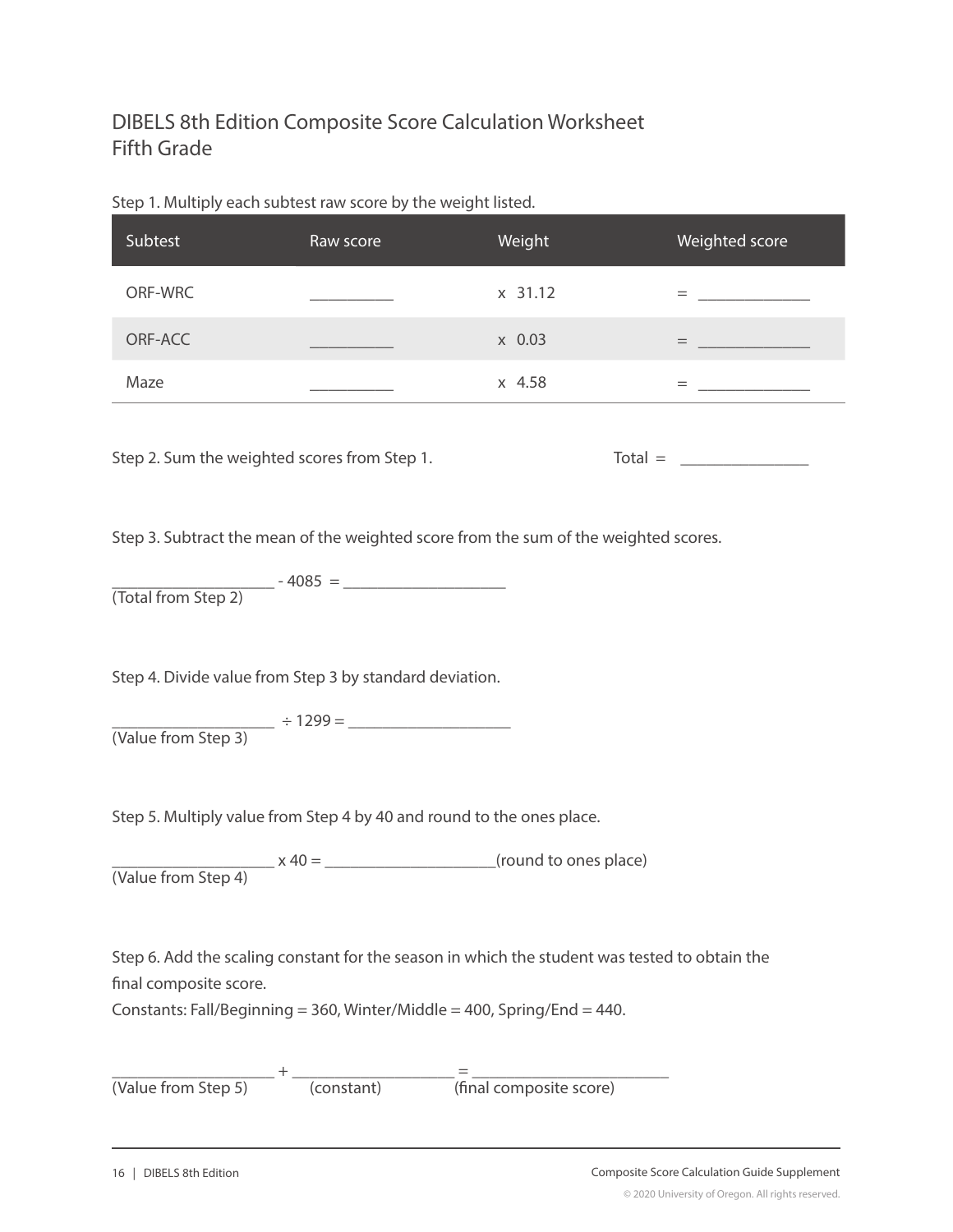## DIBELS 8th Edition Composite Score Calculation Worksheet Sixth Grade

#### Step 1. Multiply each subtest raw score by the weight listed.

| Subtest | Raw score | Weight  | Weighted score |
|---------|-----------|---------|----------------|
| ORF-WRC |           | x 40.71 | $=$            |
| ORF-ACC |           | x 0.05  | –              |
| Maze    |           | x 5.03  | _              |

Step 2. Sum the weighted scores from Step 1. Total = \_\_\_\_\_\_\_\_\_\_\_\_\_\_\_\_\_\_\_\_\_\_\_\_\_\_\_

Step 3. Subtract the mean of the weighted score from the sum of the weighted scores.

\_\_\_\_\_\_\_\_\_\_\_\_\_\_\_\_\_\_\_ - 6087 = \_\_\_\_\_\_\_\_\_\_\_\_\_\_\_\_\_\_\_ (Total from Step 2)

Step 4. Divide value from Step 3 by standard deviation.

\_\_\_\_\_\_\_\_\_\_\_\_\_\_\_\_\_\_\_ ÷ 1685 = \_\_\_\_\_\_\_\_\_\_\_\_\_\_\_\_\_\_\_ (Value from Step 3)

Step 5. Multiply value from Step 4 by 40 and round to the ones place.

\_\_\_\_\_\_\_\_\_\_\_\_\_\_\_\_\_\_\_ x 40 = \_\_\_\_\_\_\_\_\_\_\_\_\_\_\_\_\_\_\_\_(round to ones place) (Value from Step 4)

Step 6. Add the scaling constant for the season in which the student was tested to obtain the final composite score.

Constants: Fall/Beginning = 360, Winter/Middle = 400, Spring/End = 440.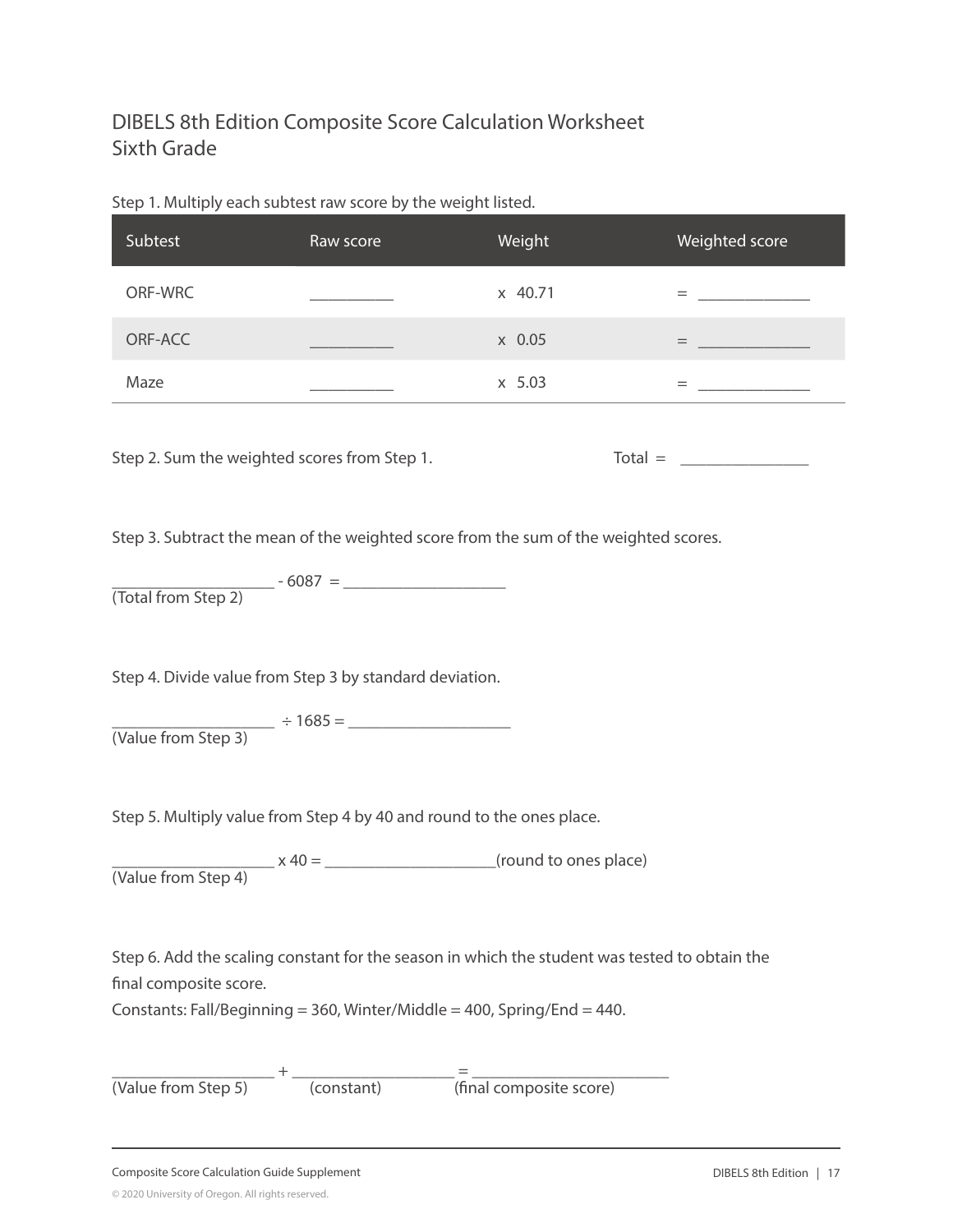## DIBELS 8th Edition Composite Score Calculation Worksheet Seventh Grade

#### Step 1. Multiply each subtest raw score by the weight listed.

| Subtest | Raw score | Weight  | Weighted score |
|---------|-----------|---------|----------------|
| ORF-WRC |           | x 40.55 | -              |
| ORF-ACC |           | x 0.06  |                |
| Maze    |           | x 7.34  |                |

Step 2. Sum the weighted scores from Step 1. Total = \_\_\_\_\_\_\_\_\_\_\_\_\_\_\_\_\_\_\_\_\_\_\_\_\_\_\_

Step 3. Subtract the mean of the weighted score from the sum of the weighted scores.

\_\_\_\_\_\_\_\_\_\_\_\_\_\_\_\_\_\_\_ - 6444 = \_\_\_\_\_\_\_\_\_\_\_\_\_\_\_\_\_\_\_ (Total from Step 2)

Step 4. Divide value from Step 3 by standard deviation.

\_\_\_\_\_\_\_\_\_\_\_\_\_\_\_\_\_\_\_ ÷ 1960 = \_\_\_\_\_\_\_\_\_\_\_\_\_\_\_\_\_\_\_ (Value from Step 3)

Step 5. Multiply value from Step 4 by 40 and round to the ones place.

\_\_\_\_\_\_\_\_\_\_\_\_\_\_\_\_\_\_\_ x 40 = \_\_\_\_\_\_\_\_\_\_\_\_\_\_\_\_\_\_\_\_(round to ones place) (Value from Step 4)

Step 6. Add the scaling constant for the season in which the student was tested to obtain the final composite score.

Constants: Fall/Beginning = 360, Winter/Middle = 400, Spring/End = 440.